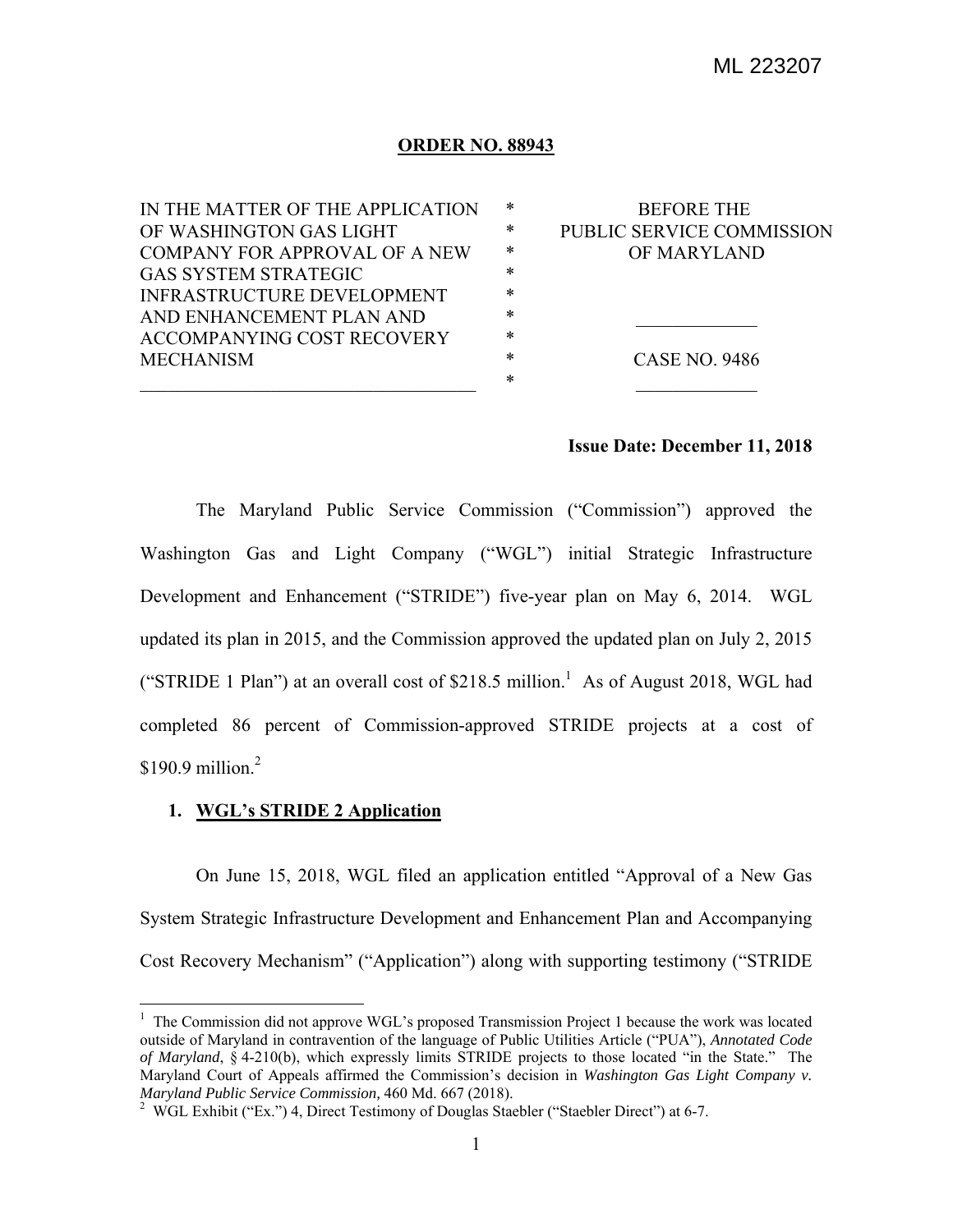2 Plan"). This Application seeks Commission approval of \$393.6 million to cover the costs of additional improvements to WGL's gas infrastructure for years 2019 through  $2023$ <sup>3</sup> The five distribution programs proposed in WGL's STRIDE 2 Plan are identical to those approved in its STRIDE 1 Plan. Four of the five transmission programs contained in its STRIDE 2 Plan are also identical to those in its STRIDE 1 Plan, with the new addition of Transmission Program 5. In total, WGL's STRIDE 2 Plan requests approval for the following programs:

#### **Distribution Programs:**

Program 1 – Targeted Service Replacement (replacement of all bare and/or unprotected steel services, targeted copper, and pre-1975 plastic services)

Program 2 – Bare and Targeted Unprotected Steel Main with Affected **Services** 

Program 3 – Vintage (vintages 1952-1956 and 1962-1965) (Mechanically Coupled Pipe Main and Services with Affected Services)

Program 4 – Cast Iron with Affected Services for five years

Program 5A – Meter Set

Program 5B – Shallow Main

Program 5C - Steel Pressure Gauge Lines

## **Transmission Programs:**

 $\overline{a}$ 

Transmission Program 1 – U.S. Department of Transportation ("DOT") Transmission and High-Pressure Pipe Replacement

Transmission Program 2 – Remote Control Valve ("RCV") Installation

Transmission Program 3 – DOT Transmission/High Pressure Block Valve Replacement

<sup>&</sup>lt;sup>3</sup> Of this amount, \$371.8 million is allocated to distribution programs and \$21.8 million to transmission programs. WGL Ex. 5, Direct Testimony of Wayne Jacas ("Jacas Direct") at 8.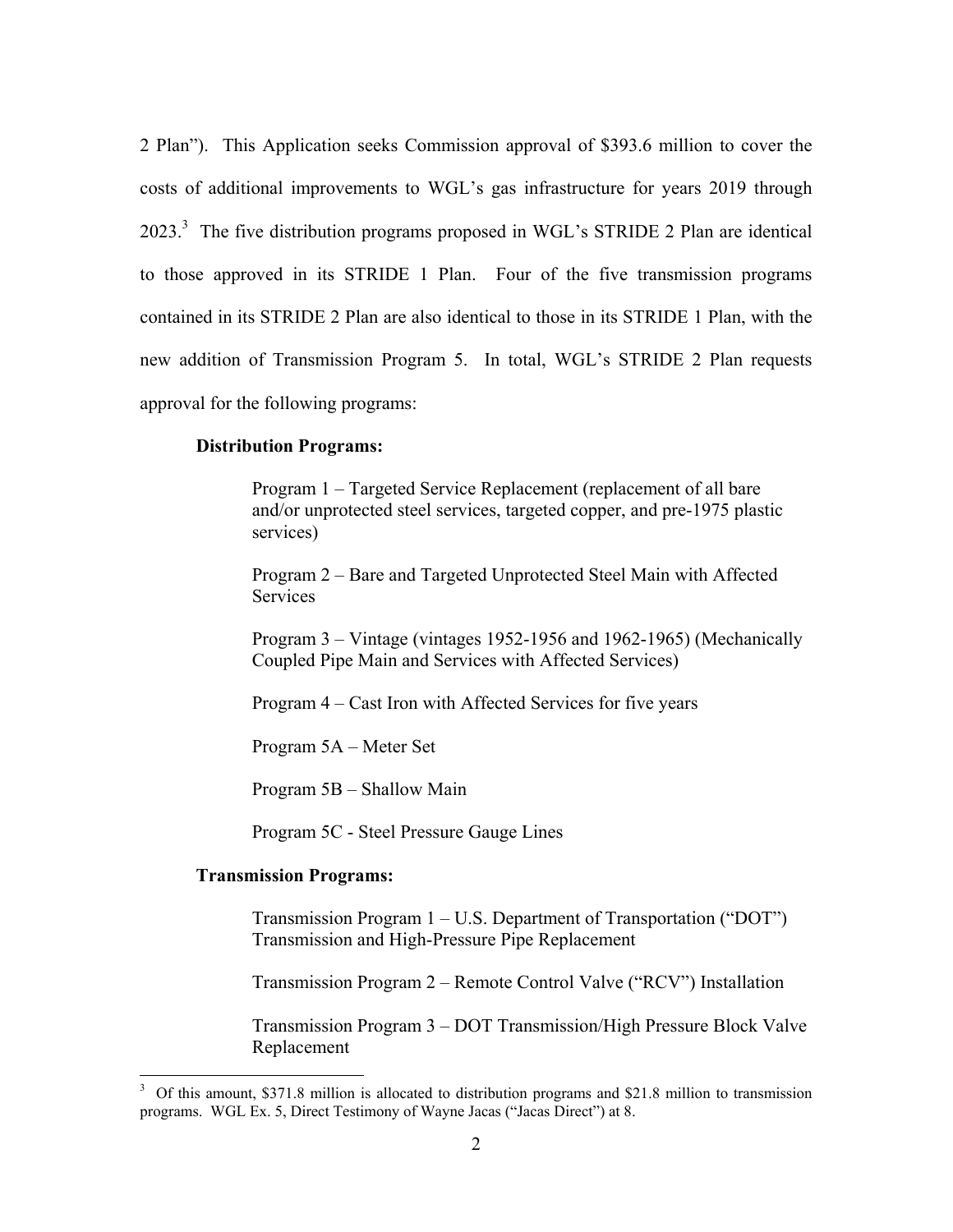Transmission Program 4 – Riser Replacement for DOT Transmission and High Pressure Mainline Valves)<sup>4</sup>

Transmission Program 5 (new) – Replacement of Components of DOT Transmission and High-Pressure Pipes to Enable Use of In-Line Inspection ("ILI") Tools

 WGL's current distribution system consists of approximately 6,137 miles of distribution main and 433,388 service lines, serving approximately 484,000 customers within its service territory.<sup>5</sup> WGL testified that it identified the specific distribution facilities to be included in its STRIDE 2 Plan through its Distribution Integrity Management Program ("DIMP"), a program required under federal law. <sup>6</sup> Pursuant to this methodology, WGL analyzed the leak and maintenance history of its main and service pipes by material type from January 2013 to February 2018 to determine the population of these pipes to replace pursuant to its STRIDE 2 Plan.<sup>7</sup>

 For the projects associated with the main pipelines, WGL employed the Optimain risk assessment tool.<sup>8</sup> This tool employs up to 82 factors to calculate a risk priority score based upon the probability of a leak occurring (i.e., the historic leak rate by material type, vintage, and pressure). The Commission previously approved this methodology in WGL's STRIDE 1 Plan as consistent with the *Report of the Strategic Infrastructure Development and Enhancement Working Group*. 10

<sup>4</sup> The above-described nine programs constituted WGL's STRIDE 1 Plan, covering the first five years (2014 through 2018) of WGL's overall 22-year infrastructure replacement plan. 5

Jacas Direct at 8. Exhibit WAJ-1 details the specific pipes to be replaced pursuant to the proposed distribution programs.

<sup>6</sup> Jacas Direct at 9-10. The applicable federal law is the Pipeline Inspection, Protection, Enforcement, and Safety Act, 49 U.S.C. § 60109 (2006); 49 CFR Part 192, Subpart P. 7

Jacas Direct at 10.

<sup>8</sup> Jacas Direct at 13

<sup>&</sup>lt;sup>9</sup> Jacas Direct at 14.

<sup>&</sup>lt;sup>10</sup> March 24, 2016 Letter Order (ML # 186636).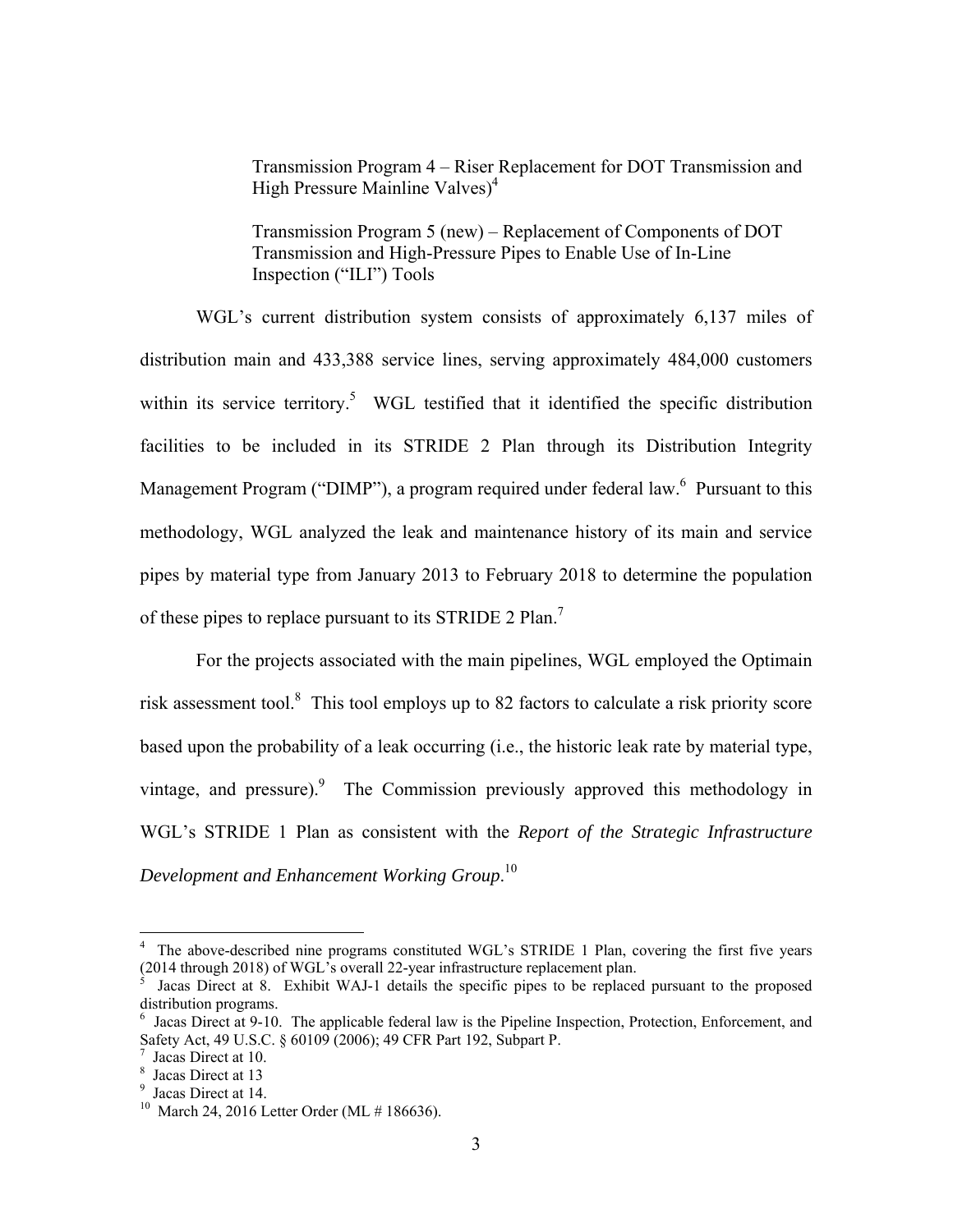For service lines, WGL intends to employ a methodology similar to that employed in STRIDE 1 to replace bare and/or unprotected steel, copper, and black plastic lines within its distribution system.<sup>11</sup> WGL will continue to monitor the leak rates of its entire aging infrastructure, but notes that the overall leak rates may increase until sufficient replacements have occurred to offset the ongoing aging of the lines.<sup>12</sup>

 WGL claims additional benefits stemming from its STRIDE 2 Plan, including moving inside meters outside to facilitate future access by WGL as well as emergency personnel. It also contends that peripheral benefits will result from relocating mains inside of the roadway curb instead of the street to minimize potential excavation damage due to proximity to other utility lines.<sup>13</sup>

 WGL also proposed, where feasible, to upgrade low pressure systems to medium pressure, which will eliminate approximately 20 regulator stations and would reduce annual inspection and maintenance activity.<sup>14</sup> Specifically, upgrading these low pressure systems eliminates the required maintenance to pump out and properly dispose of water and other liquids collected in the piping drips as well as eliminating the quarterly lab testing of liquids collected, providing both cost savings and environmental benefits.<sup>15</sup>

 Regarding its transmission programs, WGL proposes to continue the four transmission programs approved in STRIDE 1 as well as an additional program targeting the replacement of components of DOT transmission and high-pressure pipes to enable ILI tools. Maryland customers will only pay their proportional share of the cost of these

<sup>&</sup>lt;sup>11</sup> Jacas Direct at 15.

<sup>&</sup>lt;sup>12</sup> Jacas Direct at 16.<br><sup>13</sup> Jacas Direct at 16; Hearing Transcript ("Tr.") at 100-101.

<sup>&</sup>lt;sup>14</sup> Jacas Direct at 16. Pursuant to PUA § 4-210(a)(3)(iii), WGL will not increase the capacity of the infrastructure being replaced.

<sup>&</sup>lt;sup>15</sup> Jacas Direct at 17.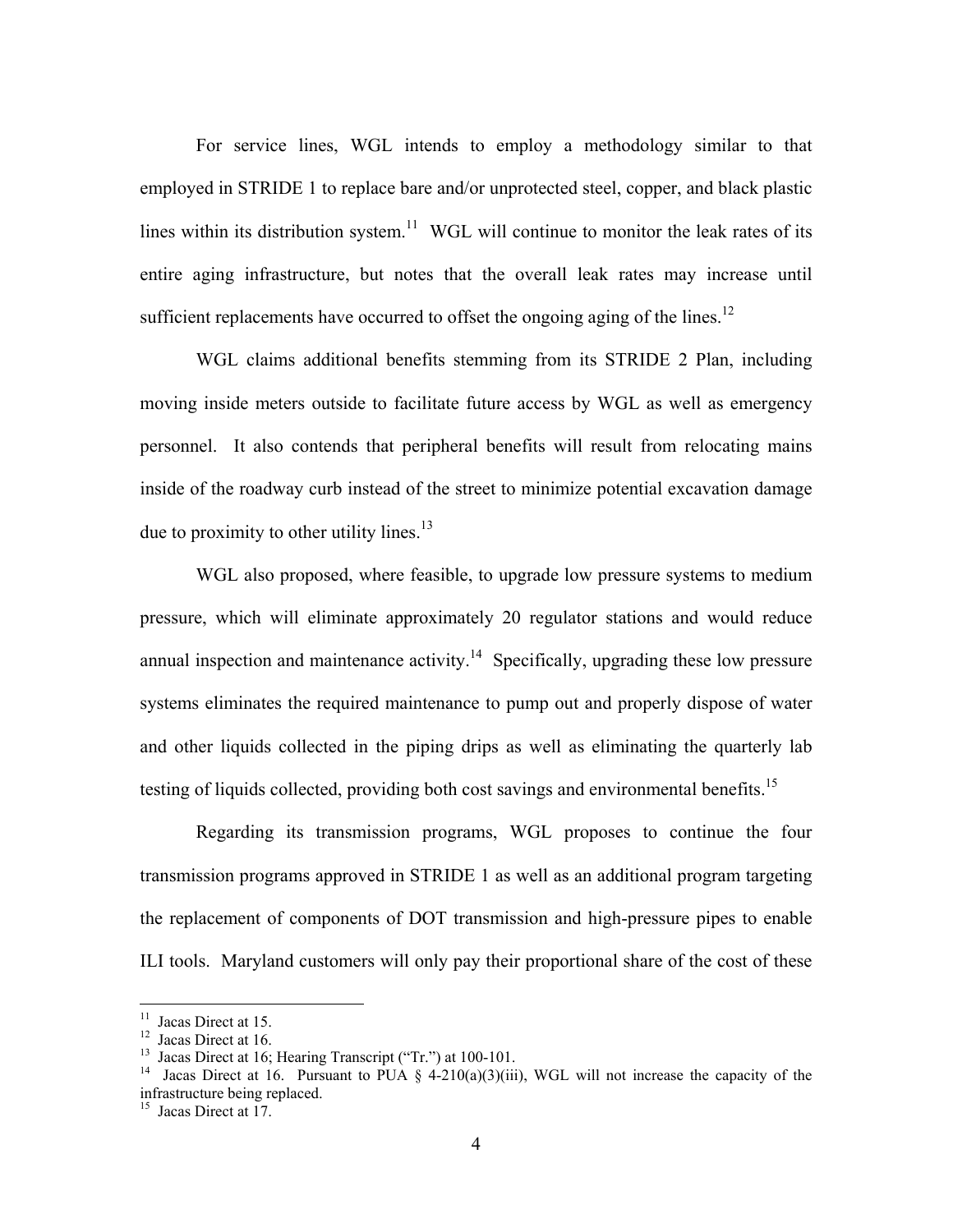transmission programs, and all proposed projects are physically located within Maryland.<sup>16</sup>

 WGL requests that the Commission authorize the continuation of Transmission Program 1, even though WGL does not currently identify any DOT transmission or high pressure pipelines located within Maryland. Nonetheless, WGL would like this program to remain open in the event such projects located in Maryland are identified in the future.<sup>17</sup>

 Transmission Program 2 involves the installation of RCVs on WGL's transmission system. These valves allow a qualified technician to shut critical valves from a remote location in the event of an emergency.<sup>18</sup>

 Transmission Program 3 involves the replacement of the older transmission and high-pressure valves in WGL's system. Due to aging, many of these valves have become difficult to operate. WGL has identified the most difficult to operate (and/or nonoperational) valves to be replaced as part of its ongoing program that the Commission approved in STRIDE  $1.^{19}$ 

 Transmission Program 4 involves the replacement of steel gauge and grease risers that are prone to corrosion. WGL proposes to continue to replace the steel gauge risers, which are located both upstream and downstream of a mainline valve and are used to monitor pipeline pressure during normal mainline valve maintenance and construction activities as well as emergency conditions when WGL is required to control or shut off

<sup>&</sup>lt;sup>16</sup> Tr. at 265-266 (WGL witness James Wagner).

<sup>&</sup>lt;sup>17</sup> WGL Ex. 7, Direct Testimony of Aaron Stuber ("Stuber Direct") at 6.

<sup>&</sup>lt;sup>18</sup> Stuber Direct at 7.

<sup>&</sup>lt;sup>19</sup> Stuber Direct at 7.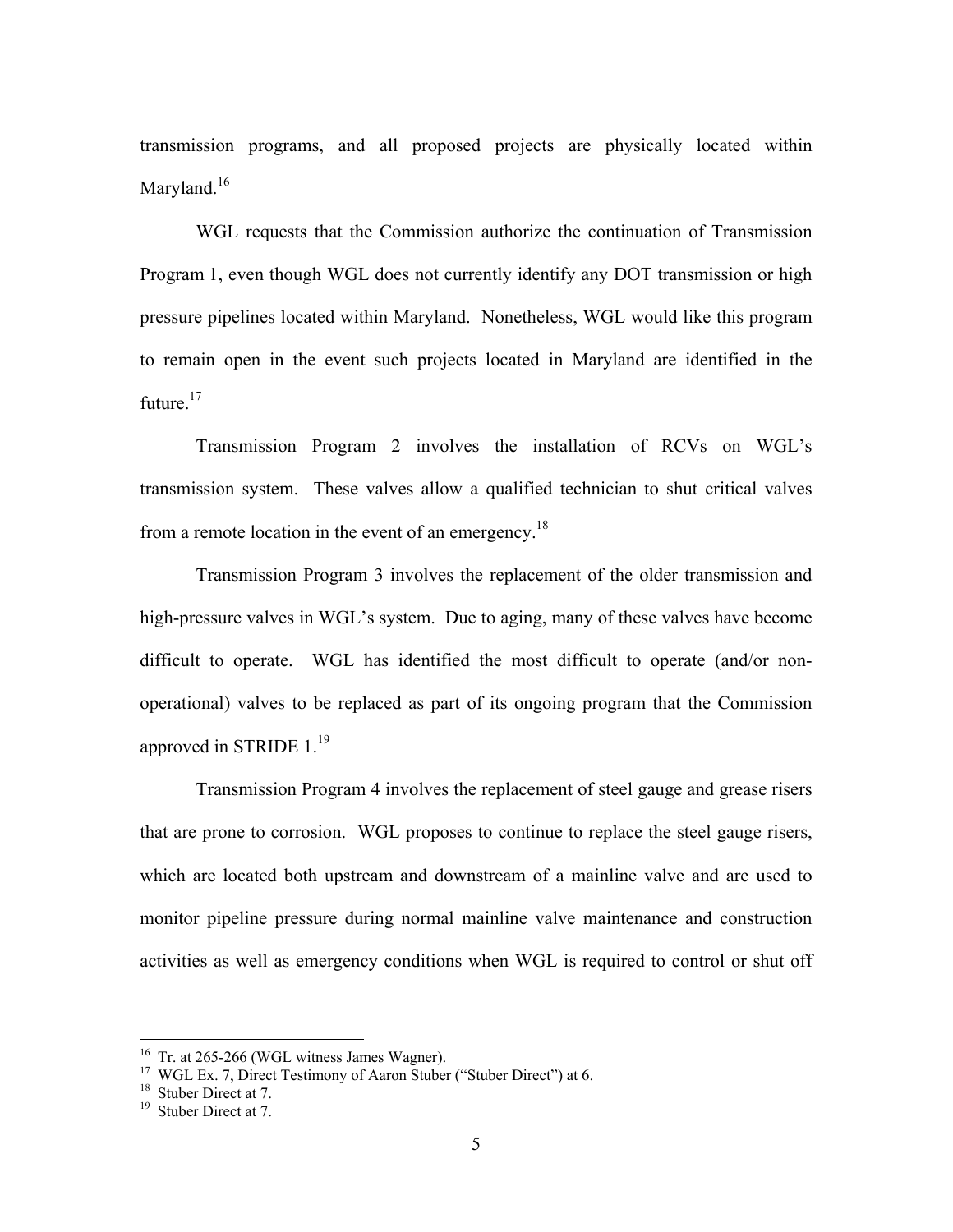pressure.<sup>20</sup> WGL also proposes to replace the grease risers, which are located on the valve body and used to internally lubricate the valve during annual maintenance.<sup>21</sup>

 Transmission Program 5 is the only program that the Commission did not previously approve in STRIDE 1. This new program involves replacing components of its transmission system to allow the use of in-line inspection tools. Running ILI tools through these pipelines will allow WGL to identify more potential integrity issues such as corrosion, dents, and manufacturing defects.<sup>22</sup> Currently, pipelines contain various valves and fittings that do not permit an ILI to pass through the system. WGL proposes to replace these components, which it claims is an eligible infrastructure replacement program under the STRIDE Act because it directly impacts and enhances the safety and integrity of the system by identifying areas where corrosion or pipe defects exist so they can be repaired as necessary.<sup>23</sup>

## **2. The STRIDE Act**

PUA § 4-210 (the "STRIDE Act") establishes a mechanism for concurrent cost recovery (a surcharge) for reasonable and prudent gas infrastructure projects, separate from base rate proceedings. An "eligible infrastructure replacement" means a replacement or improvement in existing gas infrastructure made after June 1, 2013, that improves public safety and system reliability, does not increase Company revenues, has the potential to reduce greenhouse gases, and is not currently included in rate base.  $24$ 

 $20$  Stuber Direct at 8.

<sup>21</sup> Stuber Direct at 8.

<sup>22</sup> Stuber Direct at 10.

 $23$  Stuber Direct at 10.

<sup>&</sup>lt;sup>24</sup> PUA § 4-210(a)(3).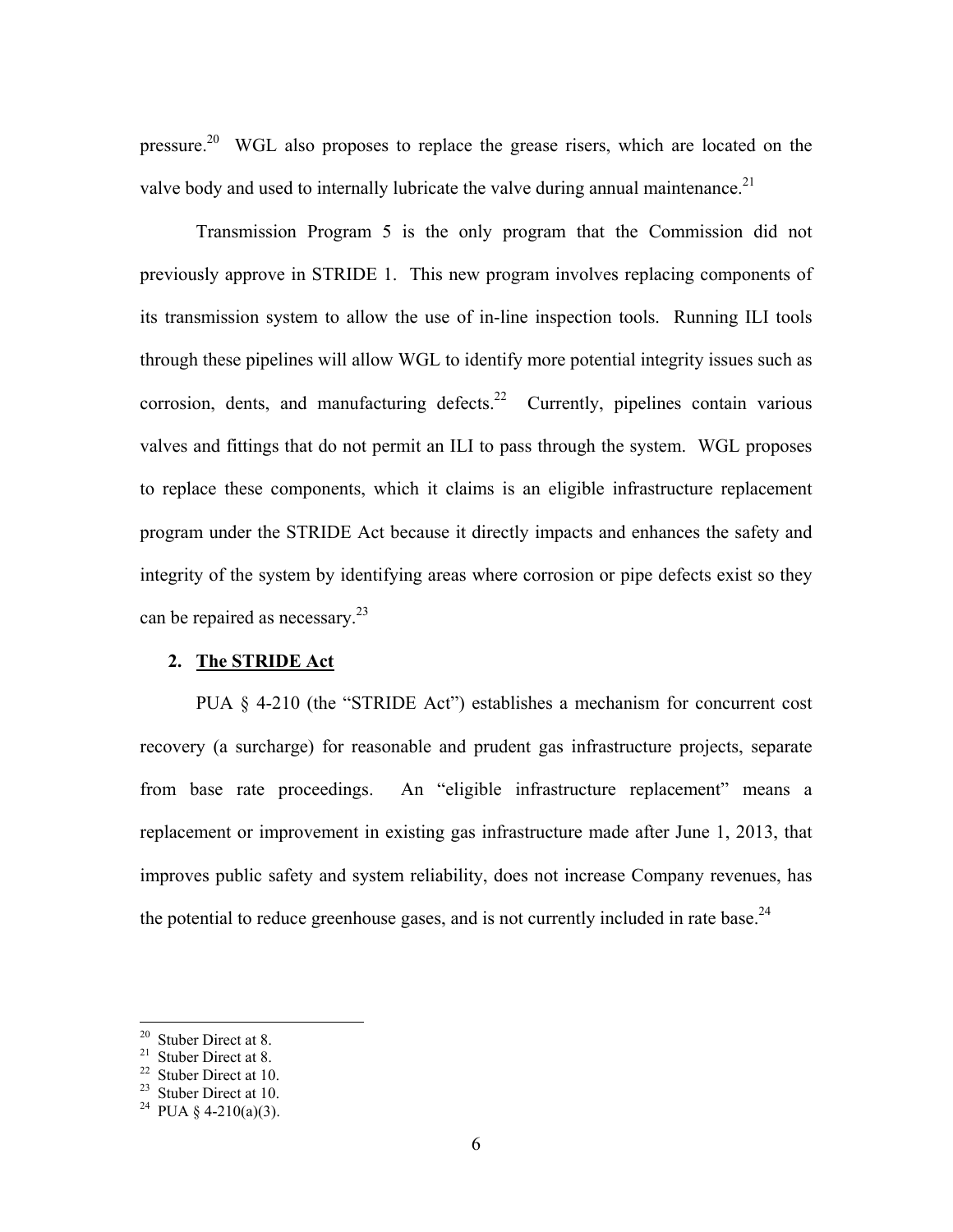The STRIDE Act specifies that it is the intent of the General Assembly to accelerate gas infrastructure improvements in the State. Gas companies are authorized to file a plan to invest in eligible infrastructure replacement projects with an associated cost recovery schedule.<sup>25</sup> The associated surcharge is limited to a maximum of \$2.00 per month for residential customers and is capped pursuant to a formula in  $\S$  4-210(c)(4) for non-residential customers. The STRIDE cost recovery mechanism mitigates regulatory lag, which incentivizes gas companies to modernize their gas systems at an expedited pace. The Commission has discretion to approve a plan if it finds the plan is reasonable and prudent, and improves public safety or infrastructure reliability.  $^{26}$ 

 Consistent with the STRIDE Act, the Commission has previously recognized the aging nature of Maryland's gas infrastructure, as we do again in the context of this case for the elements of that infrastructure that WGL proposes to upgrade in its proposed STRIDE 2 Plan.

#### **3. Objections**

#### **a) Proposed smaller scale STRIDE 2 Plans.**

 Both Commission Technical Staff ("Staff") and the Maryland Office of People's Counsel ("OPC") propose that the Commission approve smaller versions of WGL's STRIDE 2 Plan. Whereas WGL seeks a total distribution budget of \$371,760,000 and transmission budget of \$21,758,000, Staff recommends a smaller distribution budget of \$275,121,000. OPC recommends a distribution budget of \$307,072,000. All parties agree with WGL's transmission budget; however, OPC contends that Transmission

<u>.</u>

<sup>&</sup>lt;sup>25</sup> PUA  $\&$  4-210(d).

<sup>26</sup> PUA § 4-210(e)(3) ("The Commission *may* approve a plan if it finds that the investments and estimated costs of eligible infrastructure replacement projects are: (i) reasonable and prudent; and (ii) designed to improve public safety or infrastructure reliability over the short term and long term." (emphasis added)).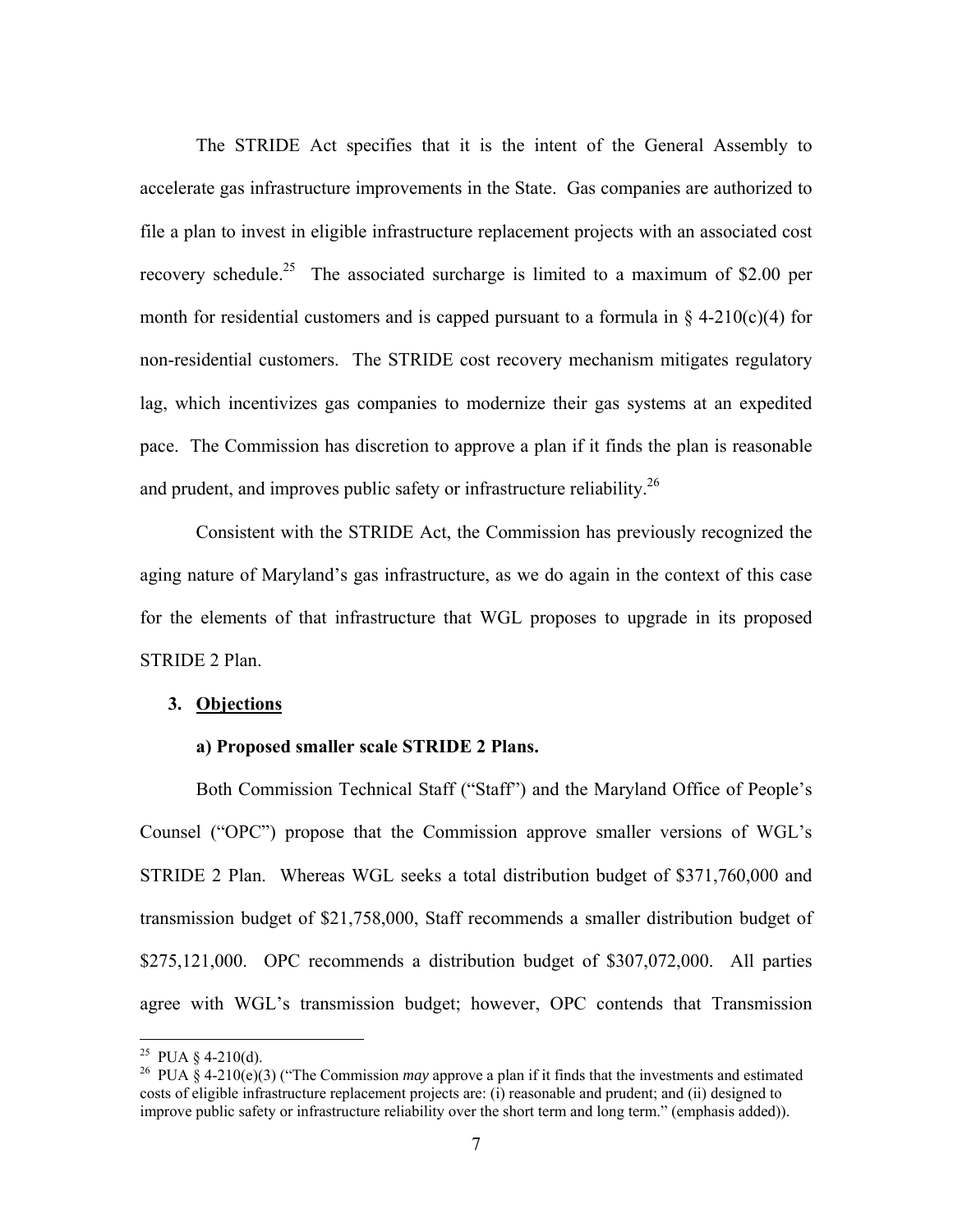Program 5 does not qualify for a STRIDE surcharge.<sup>27</sup> The proposed budgets for the various parties are set forth in the tables below:

| <b>PROGRAM</b>        | WGL         |               | <b>STAFF</b> |               | <b>OPC</b>  |               |
|-----------------------|-------------|---------------|--------------|---------------|-------------|---------------|
| <b>Total Mains</b>    | 120 Miles   | \$186,996,000 | $77.8$ miles | \$131,587,000 | 80 miles    | \$128,397,000 |
| <b>Total Services</b> | 18.429      | \$170,847,000 | 8.600        | \$166,451,000 | 17,000      | \$162,056,000 |
| 5A Meter Set Piping   | 26,500      | \$6,797,000   | 4,650        | \$1,190,000   | 17,400      | \$4,323,000   |
| 5B Shallow Main       | Incl. above | Incl. above   | Incl. above  | Incl. above   | Incl. above | Incl. above   |
| 5C Gauge Lines        | 925         | \$7,115,000   | 144          | \$1,103,000   | 400         | \$2,973,000   |
| <b>TOTAL</b>          |             | \$371,760,000 |              | \$230,350,000 |             | \$297,749,000 |

# **Distribution**

| 1 ганушизмон                             |              |              |              |  |  |  |  |
|------------------------------------------|--------------|--------------|--------------|--|--|--|--|
| <b>PROGRAM</b>                           | <b>WGL</b>   | <b>STAFF</b> |              |  |  |  |  |
| <b>TRANSMISSION ALLOCABLE</b>            |              |              |              |  |  |  |  |
| 1 Pipe                                   | $\$0$        | \$0          | \$0          |  |  |  |  |
| 2 RCV                                    | \$17,986,000 | \$17,986,000 | \$17,986,000 |  |  |  |  |
| 3 Valve                                  | \$1,931,000  | \$1,931,000  | \$1,931,000  |  |  |  |  |
| 4 Riser                                  | \$278,000    | \$278,000    | \$278,000    |  |  |  |  |
| $5$ ILI                                  | \$29,839,000 | \$29,839,000 | \$0          |  |  |  |  |
|                                          | \$50,034,000 | \$50,034,000 | \$20,195,000 |  |  |  |  |
| Jurisdictional<br>Maryland<br>Allocation | 43.23%       | 43.23%       | 43.23%       |  |  |  |  |
|                                          | \$21,630,000 | \$21,630,000 | \$8,730,000  |  |  |  |  |
| TRANSMISSION DIRECT ASSIGNMENT           |              |              |              |  |  |  |  |
| 1 Pipe                                   | \$0          | \$0          | \$0          |  |  |  |  |
| 2RCV                                     | \$0          | SO           | \$0          |  |  |  |  |
| 3 Valve                                  | $\$0$        | \$0          | \$0          |  |  |  |  |
| 4 Riser                                  | \$128,000    | \$128,000    | \$128,000    |  |  |  |  |
| 5 ILI                                    | $\$0$        | \$0          | \$0          |  |  |  |  |
|                                          | \$128,000    | \$128,000    | \$128,000    |  |  |  |  |
| <b>TOTAL</b>                             | \$21,758,000 | \$21,758,000 | \$8,858,000  |  |  |  |  |

# **Transmission**

 $27$  OPC Initial Brief at  $16-18$ .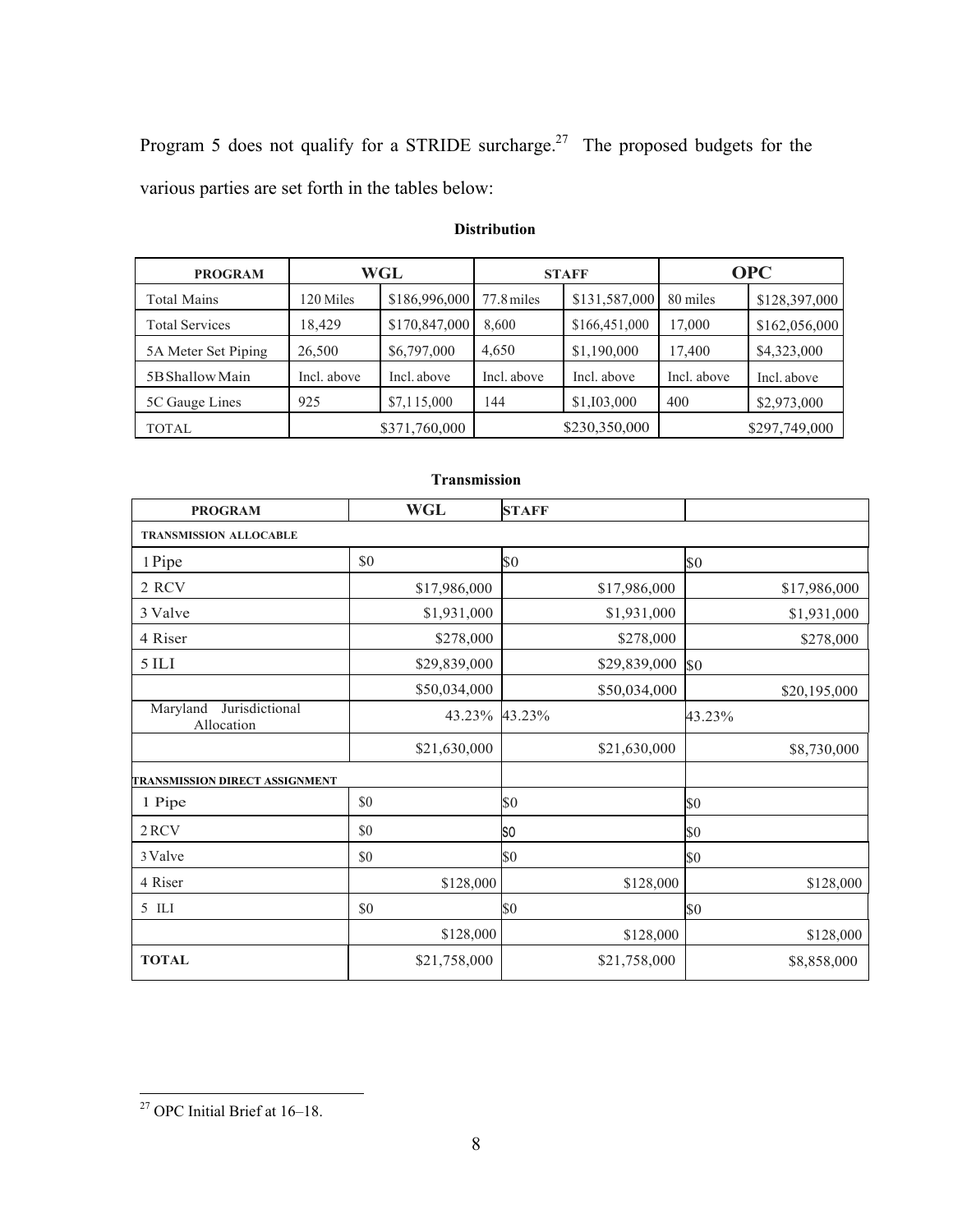Staff proposes a smaller-scale plan that reflects what WGL has demonstrated it could achieve during implementation of its STRIDE 1 Plan. Because WGL is not proposing to extend its acceleration of replacements past the 22-years contained in its original STRIDE 1 Plan, Staff contends that WGL's STRIDE 2 Plan will require additional costs to maintain the current pace of acceleration and that WGL concedes as much.<sup>28</sup> Therefore, Staff's proposed revised STRIDE 2 Plan uses the same program categories that WGL has proposed, but replaces the target completion rates with those that WGL has proven it could meet. Staff claims that this maintains WGL's initial acceleration rate.<sup>29</sup> Staff also concludes that if WGL is successful in its cost estimates as well as actually completing the proposed projects, WGL's overall STRIDE program can be successful, while WGL remains obliged to continue reliability and safety improvements outside of STRIDE as warranted.<sup>30</sup>

 OPC also proposes a smaller-scale STRIDE 2 Plan based upon WGL's rate completing projects under STRIDE 1. OPC references the Commission's prior expression of "serious concerns" last year regarding WGL's ability to successfully complete projects. $31$  Those concerns caused the Commission to impose additional reporting requirements beyond those imposed on the other two Maryland gas distribution companies with STRIDE plans.<sup>32</sup> Additionally, the Commission ordered Staff to "report"

<sup>&</sup>lt;sup>28</sup> WGL Ex. 6, Rebuttal Testimony of Wayne Jacas ("Jacas Rebuttal") at 20.

<sup>29</sup> Tr. at 369-370.

<sup>&</sup>lt;sup>30</sup> Staff Initial Brief at 11.

 $31$  December 17, 2017 Letter Order (ML# 218328).

<sup>32</sup> *Id.*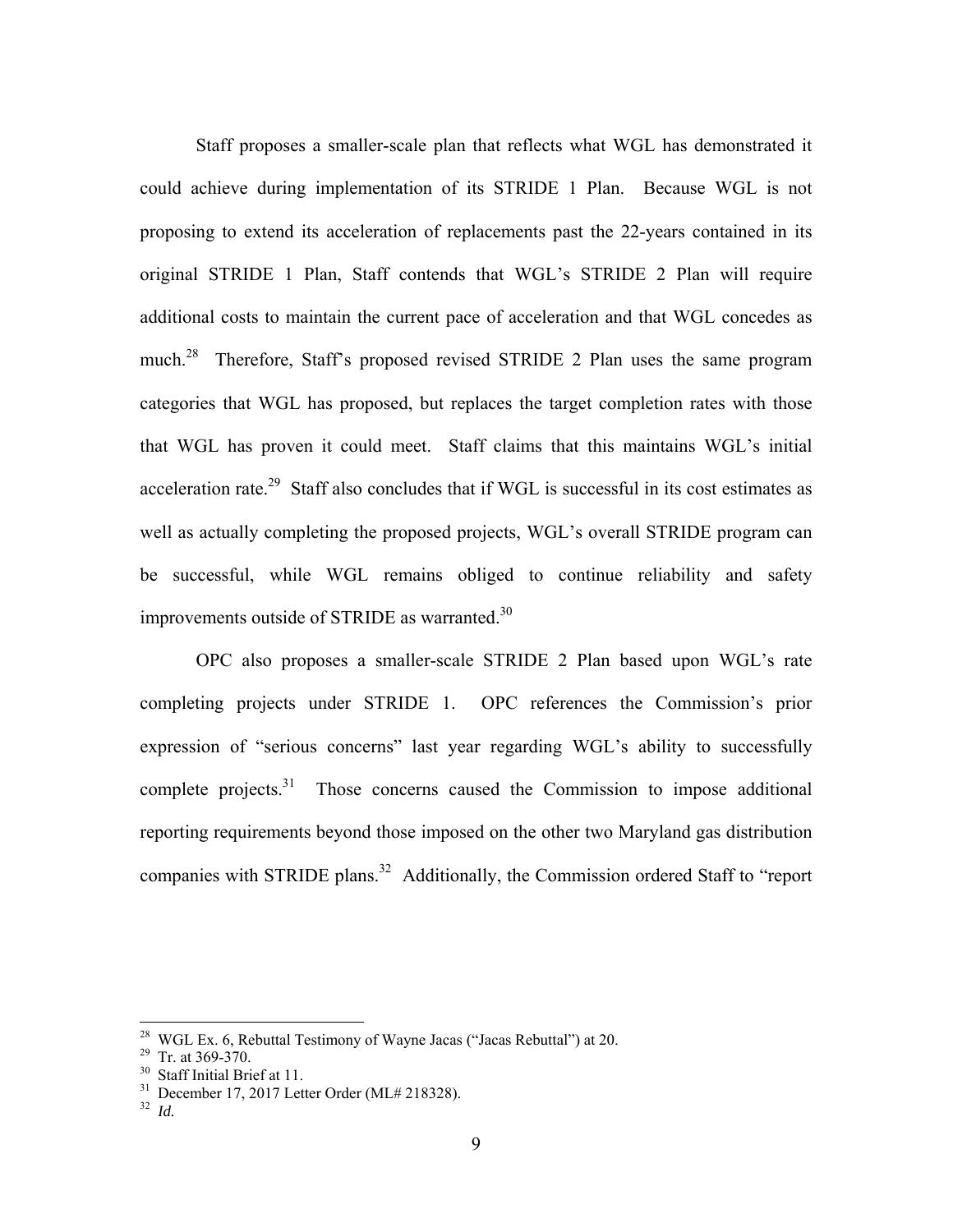to the Commission as to whether current reporting requirements are sufficient to evaluate the steps the Company uses to close a project. $^{33}$ 

 OPC does not oppose WGL's continuation and current pace of its STRIDE work through another five-year plan. However, like Staff, OPC proposes a revised plan that reflects the same replacement levels that WGL was able to achieve in STRIDE 1. Even assuming WGL completes the remaining work projects for 2018, OPC notes that it will still be close to 30 miles of main and 2,600 services short of its STRIDE 1 commitments.<sup>34</sup> As a result, OPC asks the Commission to require WGL to refile a modified plan with replacement levels for mains and services commensurate with what WGL has demonstrated it can achieve.<sup>35</sup>

 Additionally, OPC asks the Commission to reject WGL's Transmission Program 5 in its entirety as inconsistent with the STRIDE Act. OPC contends that replacing components to allow the installation of ILI tools fails to meet the five requirements for an "eligible infrastructure project" contained in PUA  $\S$  4-210(a)(3). OPC concedes that the installation of ILI tools themselves would "improve public safety or infrastructure reliability." However, it contends the replacement of components to allow for ILI tools does not. Rather, if WGL wishes to proceed with these replacements, it should seek recovery of associated costs in its next base rate case.<sup>36</sup>

<sup>33</sup> *Id.* 

<sup>&</sup>lt;sup>34</sup> OPC Initial Brief at 7. OPC relies upon WGL's initial STRIDE 1 Plan for these deficits. WGL responded by noting that the more appropriate measure for the completion rates of mains and services should be the annual project lists that the Commission has approved. Pursuant to this metric, WGL has exceeded its estimates by 4.56 miles of main and 554 services. Jacas Rebuttal at 9-10.

<sup>&</sup>lt;sup>35</sup> OPC Ex. 10 (Public) and 10C (Confidential) of Brendan Larkin-Connolly ("Larkin Connolly Direct") at 22.

<sup>36</sup> OPC Initial Brief at 18.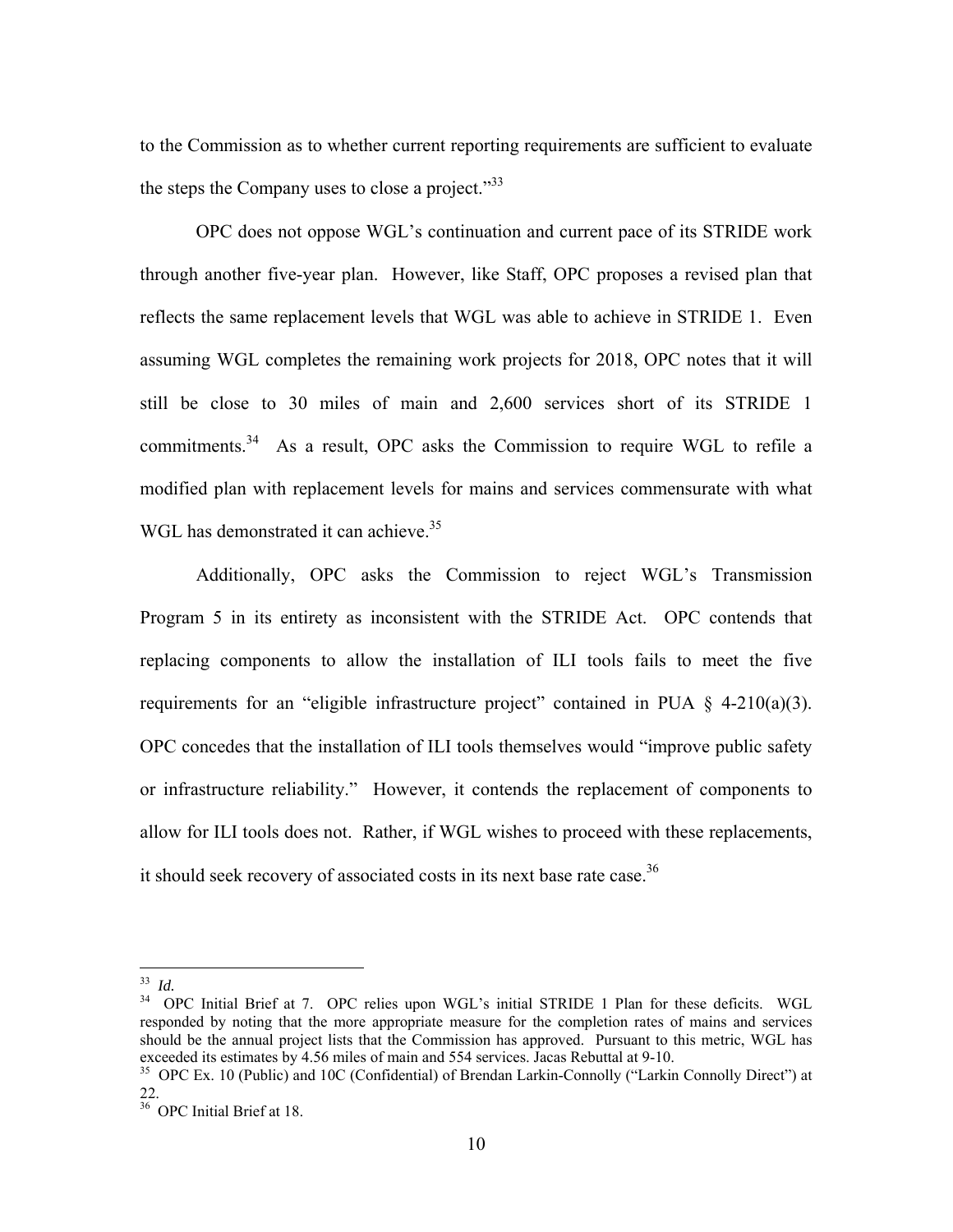## **Commission Decision**

 Although it has carefully considered Staff and OPC's skepticism based upon WGL's completion rate for projects under STRIDE 1, the Commission approves the scale of the projects proposed by WGL. The Commission also will maintain the extensive reporting requirements under which WGL currently updates the Commission on the progress of its STRIDE projects, potentially revising our approval in the future if warranted. The Commission notes that WGL's proposed plan maintains WGL's current acceleration rate that would allow completion of its overall 22-year STRIDE Plan initially proposed in STRIDE  $1<sup>37</sup>$  WGL witness Walshe testified that WGL achieved a "highly productive, steady state period" between 2014-2016 and concluded that:

> Continuum38 judges it to be very reasonable to assume that WGL can achieve and replicate the steady state achieved during 2015- 2017. This would result in a production estimate of approximately 270 BCAs and 4,400 services completed each year or 22,000 services during the anticipated 5 years of STRIDE  $2^{39}$ .

> …For a significant period of time, two full years, the company was able to do this amount of work, this volume of work, and do it successfully and monitor the work in the field and things like that. So there's no reason to expect that they could not do it again. $40$

 WGL also claims that its estimated service completion rate by the end of 2018 (16,000 services) is only slightly below the proposed total in STRIDE 2 (18,429), an increase of 15 percent.<sup>41</sup> WGL provided evidence that it intends to retain crews from its STRIDE 1 projects to supplement the workers that will implement STRIDE 2 to ensure a

<sup>&</sup>lt;sup>37</sup> Jacas Direct at Ex. WAJ-R4.

<sup>&</sup>lt;sup>38</sup> "Continuum" is a report authored by Mr. Walshe reflecting WGL's experience in STRIDE 1. WGL Ex. 9, Rebuttal Testimony of Brian Walshe ("Walshe Rebuttal") at 9, Ex. BFW-R1.

<sup>39</sup> Walshe Rebuttal at 10; Tr. at 221 (Walshe).

<sup>40</sup> Tr. at 211-212 (Walshe).

 $41$  Tr. at 138-140 (Jacas).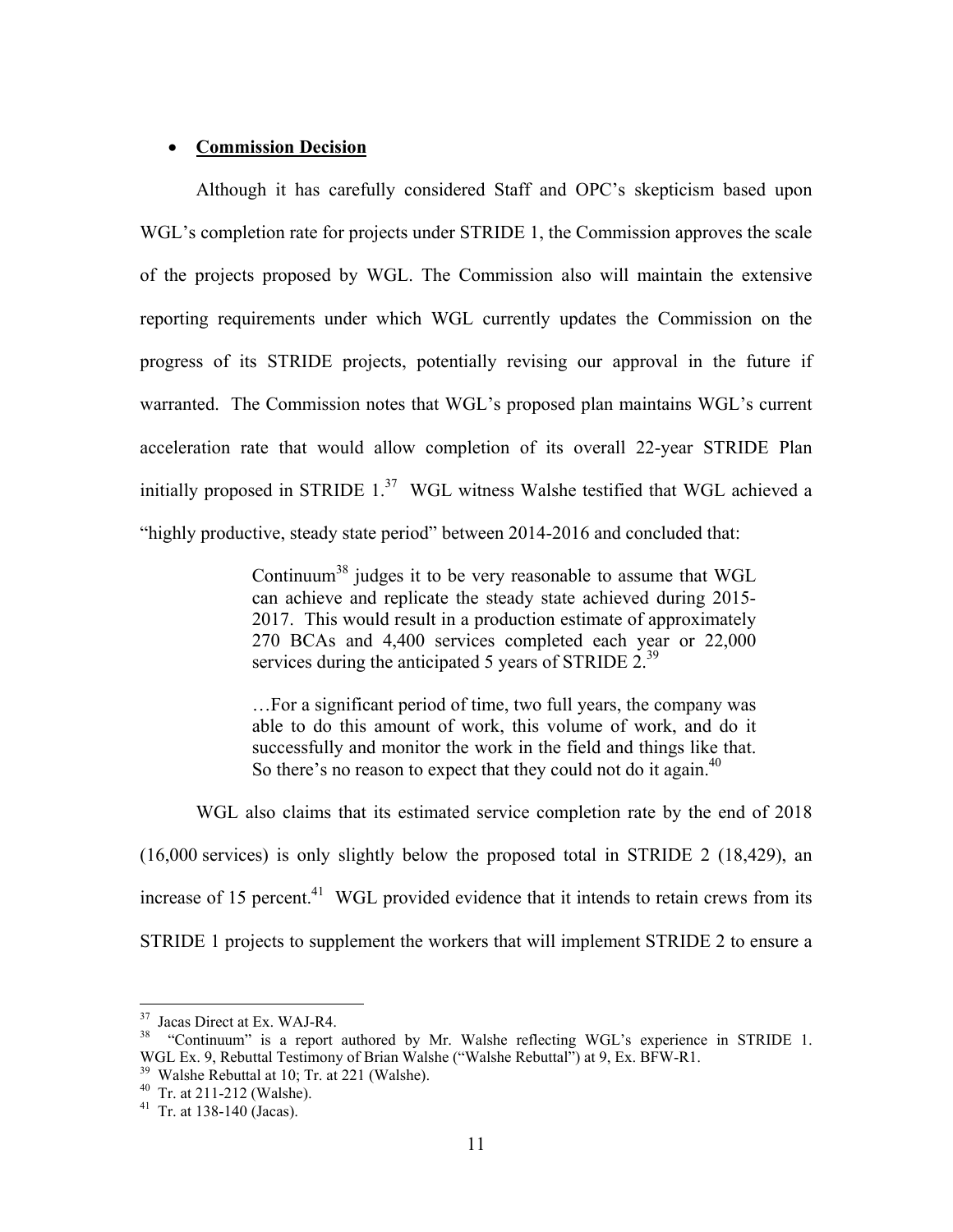higher success rate going forward.<sup>42</sup> Additionally, WGL has implemented additional procedures to improve cost estimates. Under STRIDE 1, WGL's actual costs exceeded its estimated costs by  $18$  percent.<sup>43</sup> The record reflects that WGL has taken concrete steps to improve its cost estimates. In addition to the historical data employed in STRIDE 1, WGL will incorporate estimates based on the size and length of the service pipe.<sup>44</sup> Incorporating this additional data will allow WGL to create more project-specific estimates that more accurately reflect the cost of the work.

 WGL also has created a new Construction Program Strategy and Management department to provide oversight of its Accelerated Replacement Programs. While the success of this new department has yet to be demonstrated, the record supports the approval of WGL's STRIDE 2 Plan without the reductions recommended by Staff and OPC. No party objects to WGL's current reporting requirements, and the Commission expects WGL to continue to comply with these additional reporting requirements going forward. And the Commission emphasizes that it will remain vigilant to ensure that WGL's project completion rate is consistent with WGL's proposed plan.

 The Commission also rejects OPC's contention that the projects contained within Transmission Program 5 are outside the scope of the STRIDE Act. The intent of the STRIDE Act was to incentivize gas companies to complete projects that improve the safety and reliability of their gas infrastructure. No party disputes that use of the ILI tools will ultimately further these goals. The Commission therefore finds that under the

 $42$  Tr. at 140 (Jacas).

<sup>&</sup>lt;sup>43</sup> Walshe Rebuttal at Ex. BFW-R-1. Staff Witness Cross calculated the overall variance at 16.7%. Staff Ex. 1, Direct Testimony of Jason Cross ("Cross Direct") at 15. 44 Jacas Direct at 20.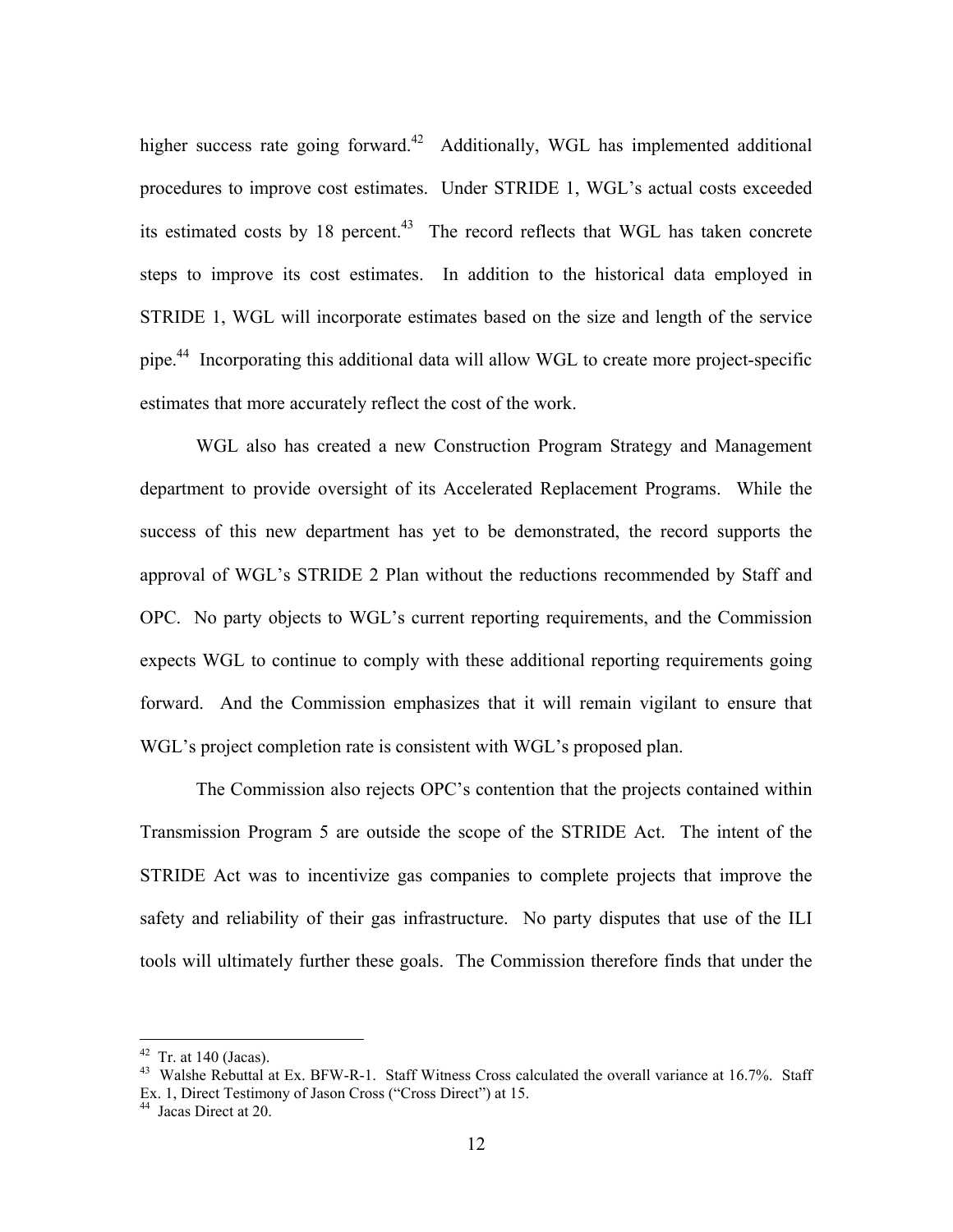facts presented in this case the projects within Transmission Program 5 are "eligible infrastructure projects."

## **b) WGL's approach to STRIDE cost reconciliation.**

 Under its existing and proposed STRIDE tariff, WGL applies carrying charges to both over- and under-recovery amounts when comparing revenues to actual STRIDE costs on a monthly basis. OPC objects to this monthly mechanism of reconciliation. OPC witness Larkin-Connolly testified: "It is true that the Company does not impose carrying costs if there is a net undercollection at the end of the year. However, by imposing carrying costs on undercollections at the end of each month in order to derive the 12 amounts that determine a net under- or over-collection at the end of the year, customers could end up paying such costs."<sup>45</sup>

 WGL maintains that its current method of monthly reconciliation is consistent with the STRIDE law as well as its existing tariff. WGL claims that its practice is consistent with the STRIDE law because it only adds carrying costs to the net of the twelve monthly balances if there is an over-collection.<sup>46</sup>

## **Commission Decision**

The governing provision of the STRIDE Act is Section  $4-210(g)(2)(i)$ , which states that "[i]f the actual cost of a plan is less than the amount collected under a surcharge, the gas company shall refund to customers the difference on customer bills, including interest." Section 4-210(h) further states that "[e]ach year a gas company shall file with the Commission a reconciliation to adjust the amount of a surcharge to account

<sup>45</sup> Larkin-Connolly Direct at 33.

<sup>46</sup> WGL Ex. 11, Rebuttal Testimony of James Wagner ("Wagner Rebuttal") at 6.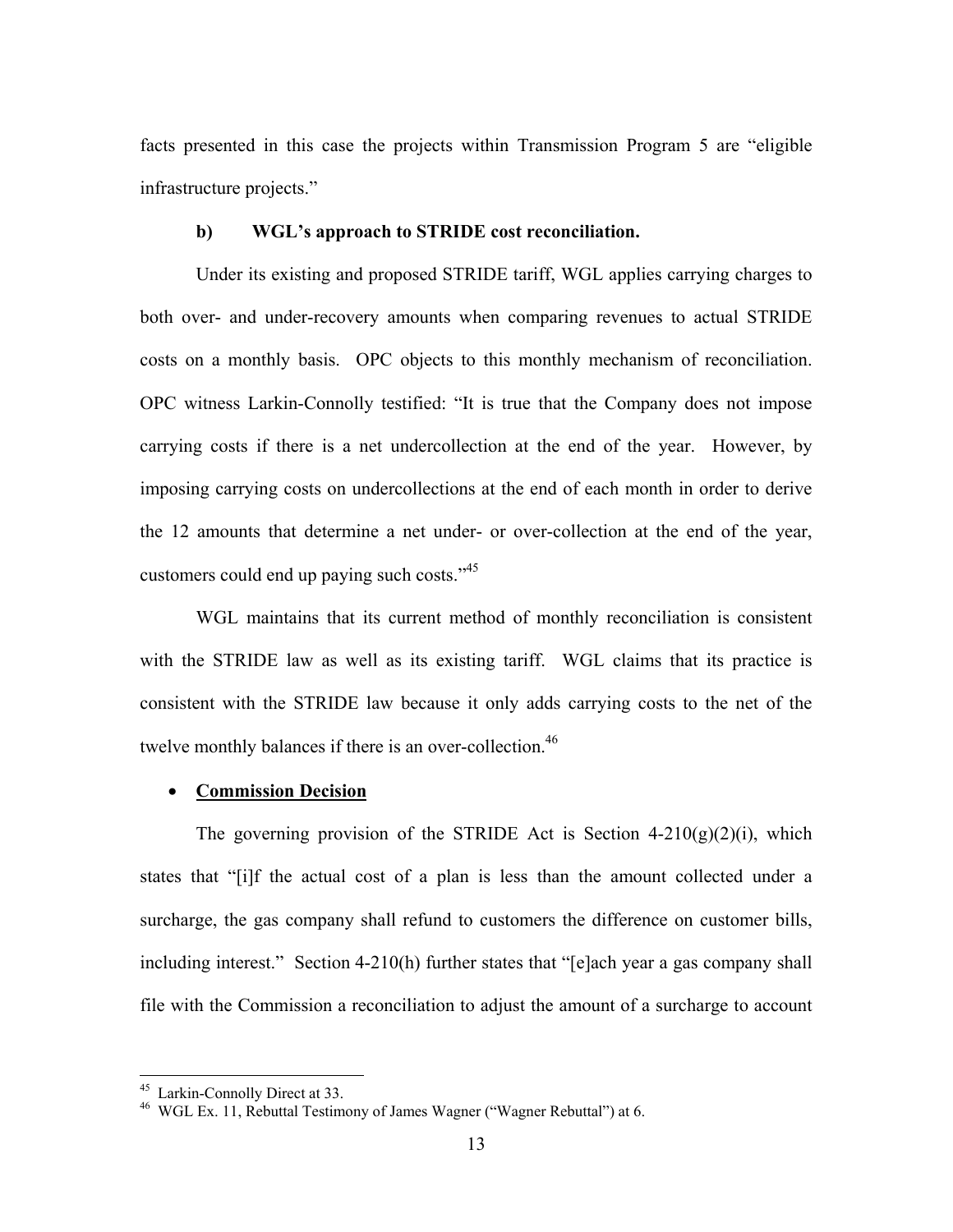for any difference between the actual cost of a plan and the actual amount recovered under the surcharge."

 The Commission agrees with OPC that under the STRIDE Act, gas companies should reconcile their surcharge collections with actual costs on a monthly basis for overcollections, refunding customers with interest, but there is no basis for the monthly imposition of carrying costs for under-collections. OPC persuasively argues that when carrying costs are applied to monthly under-collections, they are a part of the calculation at the end of the year as to whether or not there was an over-collection or undercollection. The record also supports that requiring customers to pay monthly carrying costs on under-collections resulted in customers paying carrying costs on undercollections in WGL's 2017 STRIDE surcharge reconciliation.<sup>47</sup>

 Additionally, WGL's practice is inconsistent with that of the other two Maryland gas companies who have submitted STRIDE plans. Commission Staff is currently in discussions with Baltimore Gas and Electric Company and Columbia Gas of Maryland to ensure consistency across all Maryland gas companies, and the Commission will address any recommendations that result. In this Order, the Commission requires WGL to amend its STRIDE tariff to state that the carrying costs calculation will determine the over- or under-collection on an annual basis, and that carrying costs apply only if there has been an over-collection, and WGL then owes a refund to customers.

<sup>&</sup>lt;sup>47</sup> OPC Ex. 12, Updated Surrebuttal Testimony of Brendan Larkin-Connolly ("Larkin Connolly revised Surrebuttal") at 16.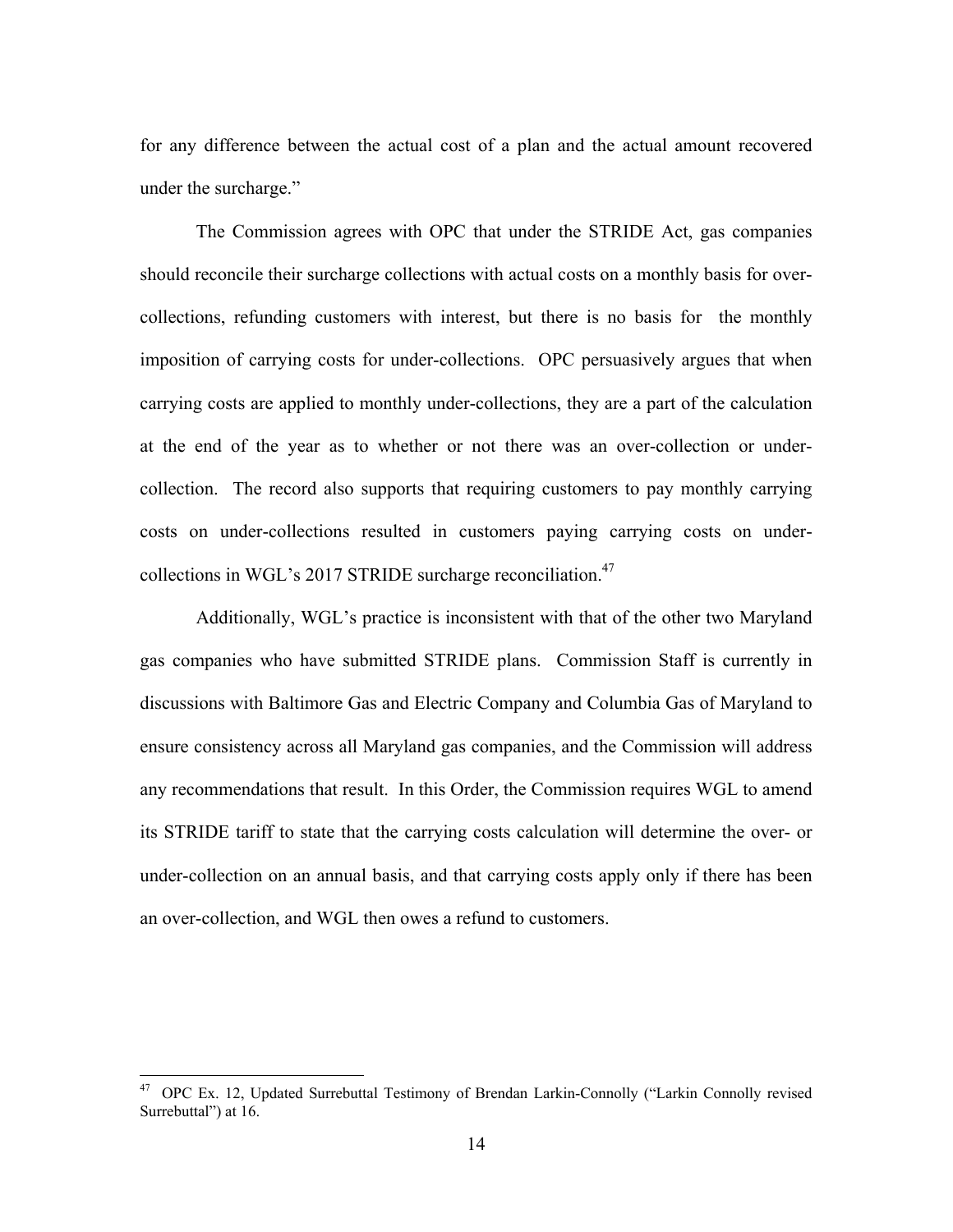# **c) WGL's proposal to add a twenty percent contingency to all project estimates.**

 In its STRIDE 2 Plan, WGL proposes to add a twenty percent contingency to contractor costs within its project estimates.<sup>48</sup> It contends that such a contingency is a generally accepted engineering practice that should apply to all STRIDE cost estimates.<sup>49</sup> WGL witness Walshe testified that:

> [a] contingency isn't padding, it's not extra funding. It's an item included in the budget to allow for uncertainties in the scope definition. …[These] uncertainties as they apply to the STRIDE program are things like when the project is scoped out and budgeted and the BCA is written, and the crew goes to the field, the situation is different than what was the original estimate. That's the appropriate use of contingency calculated.<sup>50</sup>

WGL contends that any contingency spent in a calendar year will be recognized in the reconciliation mechanism for that calendar year, and the following year if necessary, as happens with all estimated STRIDE projects. WGL further contends that its proposed contingency will not affect cost recovery in its STRIDE plan, because only actual costs will be passed through to customers, with or without a contingency.<sup>51</sup> WGL also contends that the contingency proposal will help manage the risk impact to the Company of project costs that fall outside historic experience. $52$ 

OPC urges the Commission to reject the proposed contingency in its entirety.<sup>53</sup> OPC contends that the STRIDE Act is not identical to a typical construction contract. Witness Larkin-Connolly contended that "customers are going to be paying not only the

<u>.</u>

 $48$  This contingency applies only to contractor costs, and is approximately 12% of the overall

STRIDE 2 Plan.

<sup>49</sup> Jacas Direct at 16.

 $50$  Tr. at 173 (Walshe).

 $51$  Tr. at 127-128 (Walshe).

<sup>52</sup> Walshe Rebuttal at 13.

<sup>&</sup>lt;sup>53</sup> Commission Staff does not address the question of the contingency in its Briefs.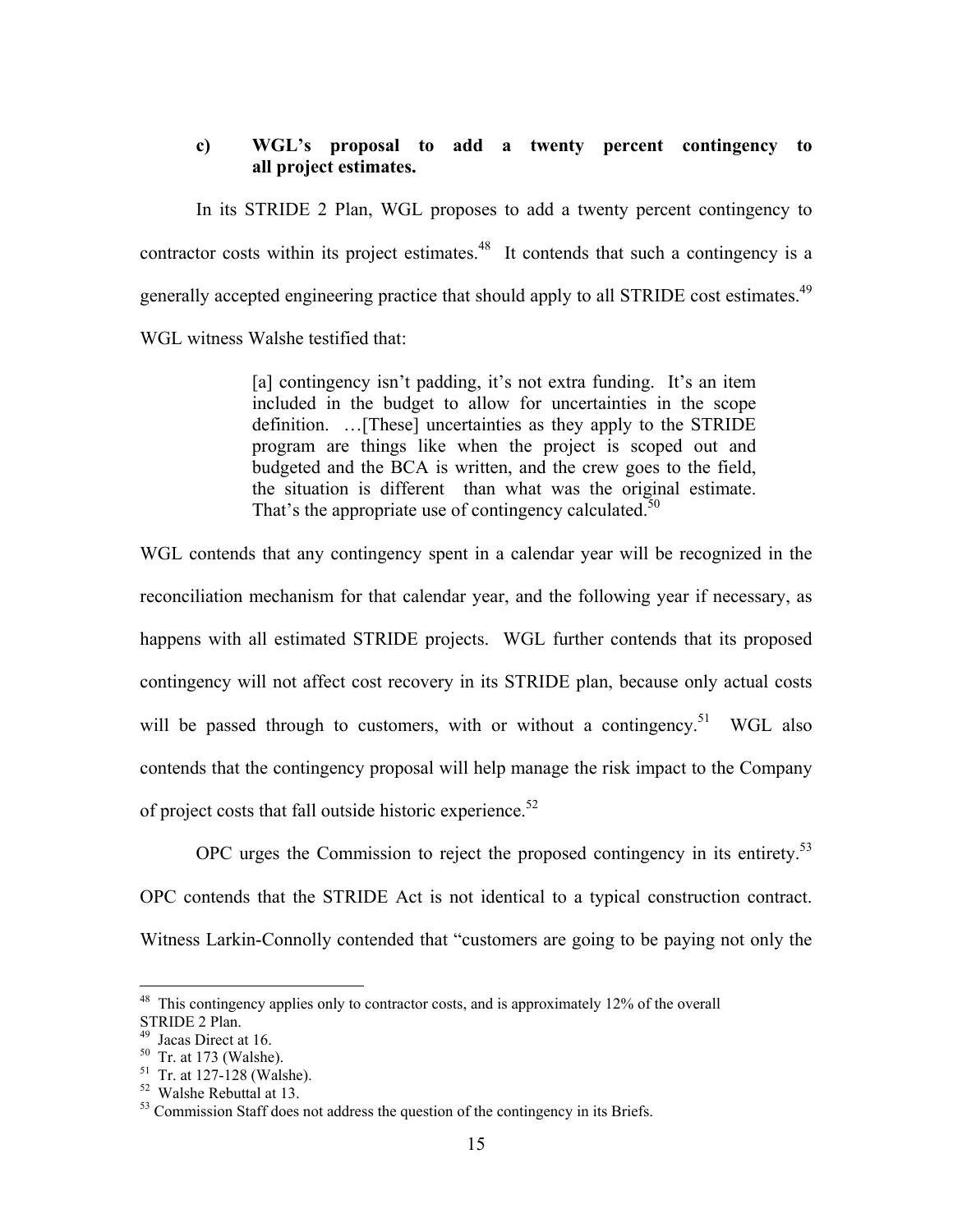estimates, but this contingency factor from the beginning before the Commission has had a chance to understand … the actual factors that led to some of these project cost variances."<sup>54</sup>

 OPC also emphasizes that WGL's requested contingency appears inconsistent with its contention that it has significantly improved its STRIDE cost estimation methodology.<sup>55</sup> Witness Larkin-Connolly testified that "[T]he Company's new project estimate approach will already account for a full range of project outcomes by incorporating past project variances."<sup>56</sup> According to OPC, the contingency, if approved, will only serve to "mask any variances that are occurring and will also remove the Company's incentive to immediately address the estimation errors."<sup>57</sup> Therefore, Witness Larkin-Connolly concludes that "rather than build some contingency into the estimate to account for these costs upfront, it is more appropriate to wait until the reconciliation stage of STRIDE so that the Commission can evaluate the cost driving the variance and determine if it is a prudent expense."<sup>58</sup> Adopting internal procedures to address cost variances through the project lifecycle would "make it easier for the Commission to evaluate and approve cost overruns because the process, in and of itself, would provide documentation on the steps taken to monitor and address variances."<sup>59</sup>

 OPC concludes that "the Company's contingency proposal is not beneficial to customers, to management efficiency, or to regulatory oversight."<sup>60</sup>

<u>.</u>

<sup>&</sup>lt;sup>54</sup> Tr. at 323 (Larkin-Connolly).

<sup>55</sup> OPC Initial Brief at 19.

<sup>56</sup> Larkin-Connolly Direct at 31-32.

<sup>57</sup> OPC Initial Brief at 20.

<sup>58</sup> Larkin-Connolly Direct at 32.

<sup>&</sup>lt;sup>59</sup> Larkin-Connolly revised Surrebuttal at 14.

<sup>60</sup> OPC Initial Brief at 21.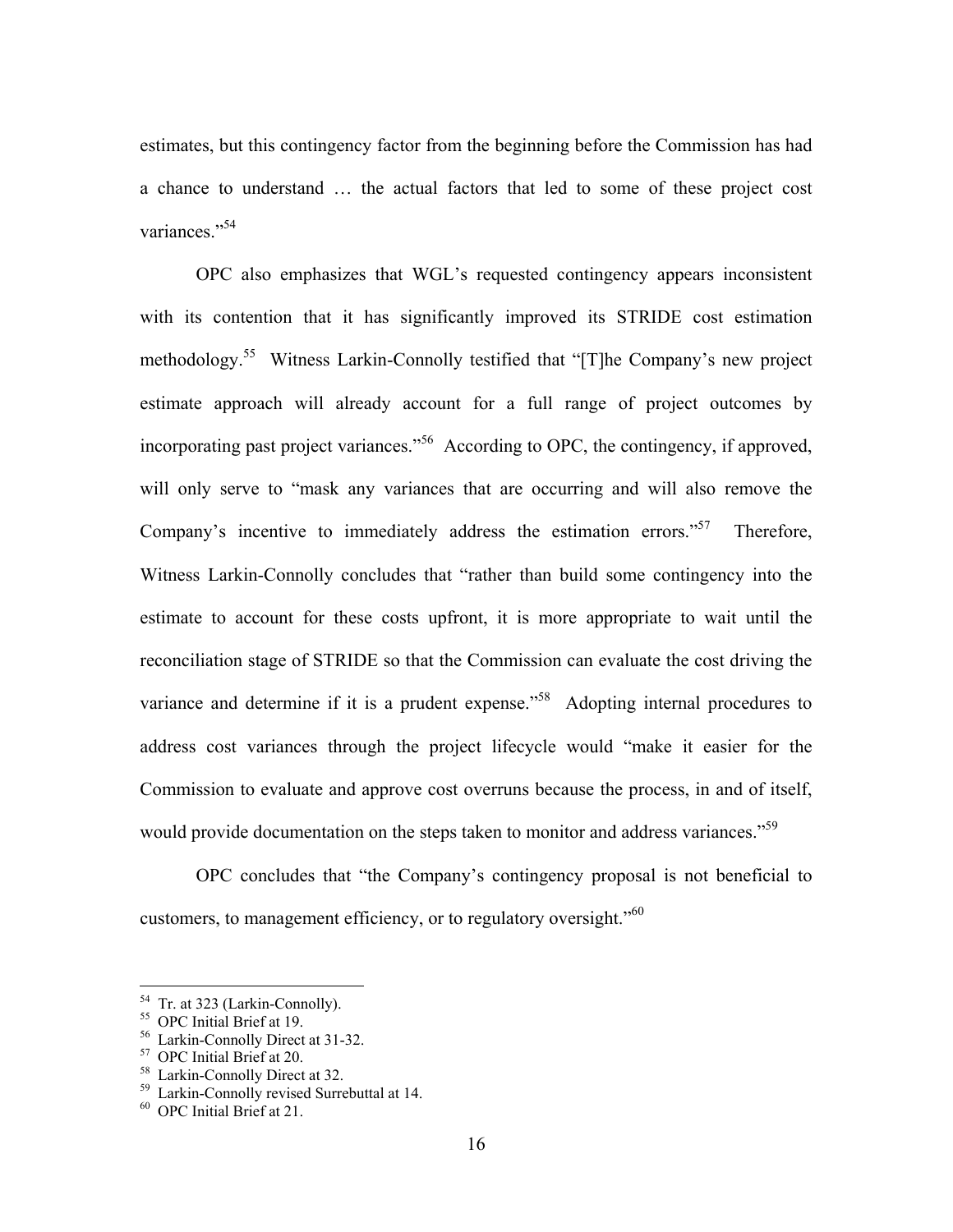#### **Commission Decision**

 The Commission will not approve any contingency factor in the proposed STRIDE 2 Plan. The proposed contingency is unnecessary, especially in light of the Commission's acceptance of WGL's assertions that its budget estimation process has been substantially improved.

#### **5. Additional issues.**

## **a) Surcharge approval**

Section  $4-210(e)(4)(i)$  states that the Commission "shall approve the costrecovery schedule associated with the plan at the same time that it approves the plan." Because the Commission has made some modifications to WGL's proposed STRIDE 2 Plan, the approval of WGL's proposed surcharge is subject to WGL's recalculation based on the modifications discussed above.

#### **b) 3% inflation factor**

 WGL requests that the Commission approve a 3% inflation factor into its STRIDE 2 Plan. No party objects to this request, and the Commission also agrees that this request is reasonable and in furtherance of the goals of the STRIDE Act. The Commission therefore approves the requested inflation factor.

#### **c) Pipeline safety issues**

 In September 2018, Columbia Gas of Massachusetts experienced explosions in three communities in Andover, Massachusetts that killed one person, injured 21, and started fires in 131 homes and businesses. Preliminary findings indicate the cause of the explosions was over-pressured gas moving through Columbia Gas' distribution system. In response to concerns raised by this tragedy, WGL stated that it will evaluate and